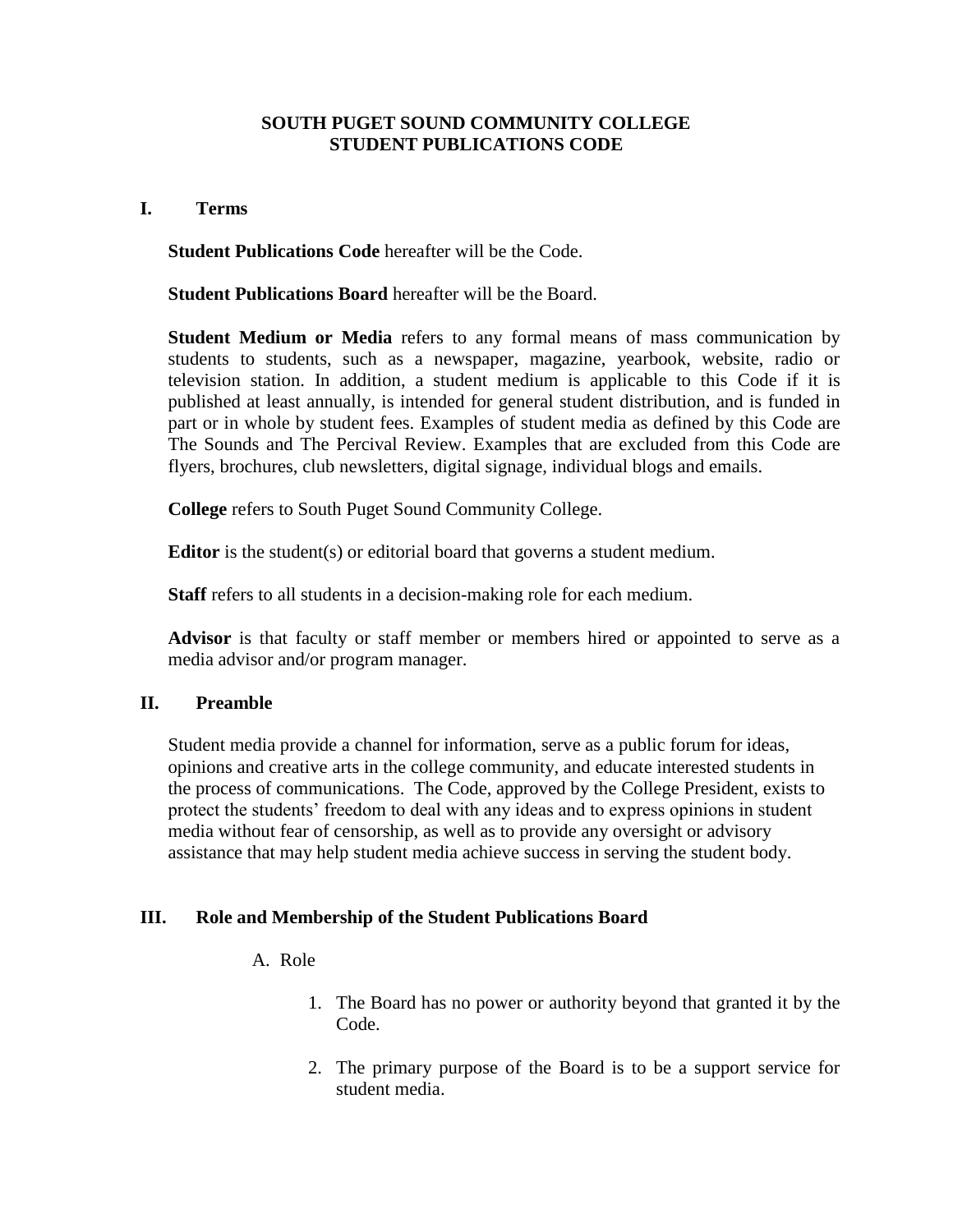- 3. The Board also may provide oversight to ensure that enough process, policy and procedure exists for the routine operation of the medium and to make recommendations that will assist in the resolution of crises not resolvable by the editor, editorial board, or advisor of a medium.
- 4. The Board will give wide latitude to media staff members in interpreting and applying these broader principles to the specific instances of routine operation; the Board will not concern itself with general content, news judgment or matters of taste. Governing will be accomplished on a basis of periodic meetings and at a level above the daily or routine operations of the medium.

#### B. Membership

- 1. In order to recognize the all-college nature of student publications, but at the same time to emphasize the student role, the Board shall consist of:
	- a. An administrator, appointed by the College President
	- b. Three faculty members, appointed by the College President
	- c. Three students, appointed by the Associated Student Body President
- 2. To minimize potential conflicts of interest, members of the Board shall not, while serving on the board, hold any student publications position and shall not serve on any superior budgetary body.
- 3. The Dean of Student Life shall serve in an advisory capacity to the Board.
- 4. The advisor(s) of student publication(s) or their representatives may sit on the board as ex-officio, non-voting members to provide information.
- 5. The Board may invite other resource persons to sit in ad hoc or ex-officio, non-voting capacities.
- 6. The term of all board members shall be for one calendar year, renewable. Unscheduled vacancies shall be filled immediately to cover the unexpired balance of the term by the same means as the original appointment.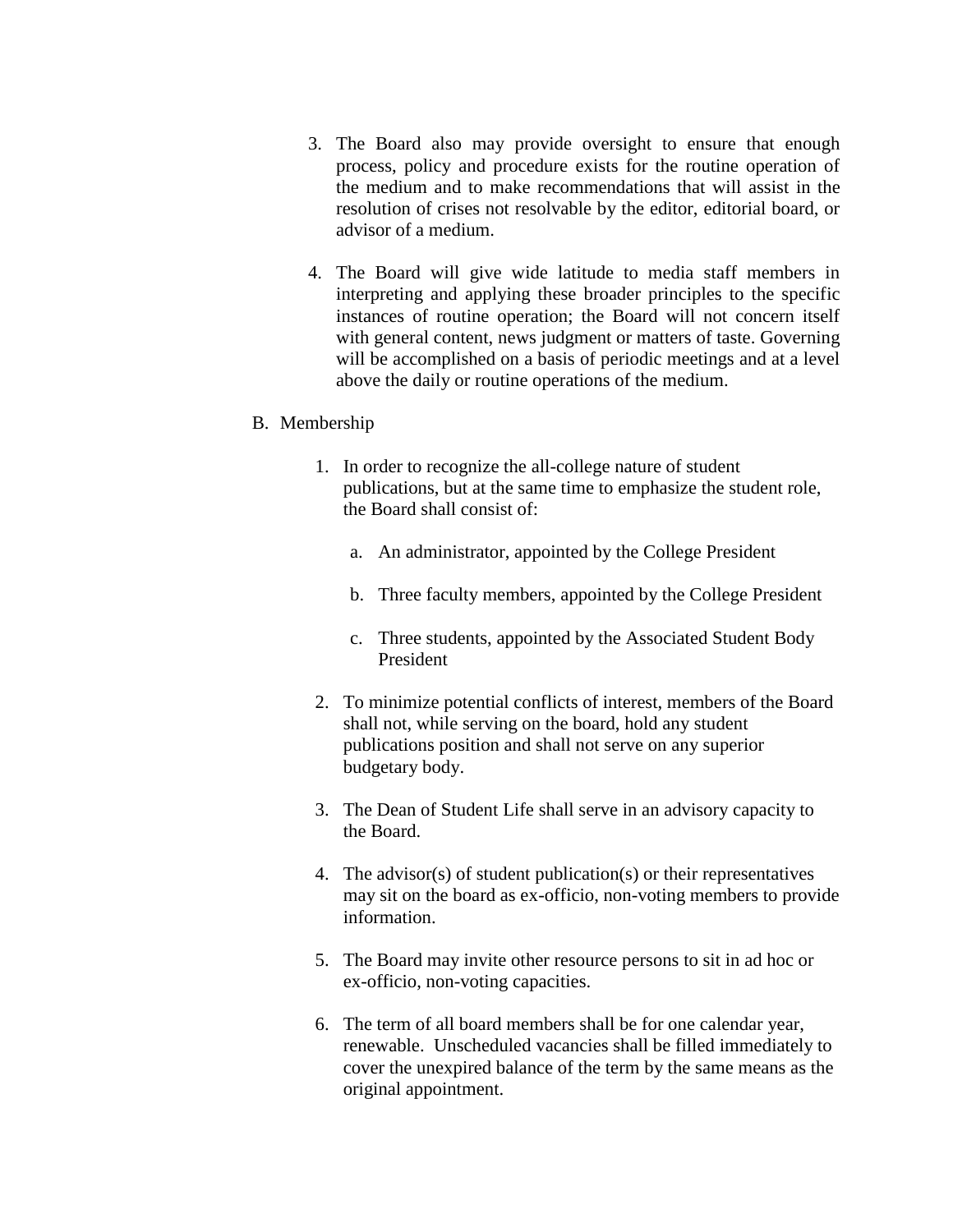7. The first meeting of the Board each fall shall be called by the appointed Administrative Representative or the previous Chairperson. At that meeting, a Chairperson shall be chosen for the year from among the six members of the Board. The Chair shall preside without vote except in the case of a tie.

## **IV. Operational Responsibilities of the Board**

- A. The Board shall meet a minimum of once per quarter, except for summer quarter.
- B. The Board shall participate in the process of appointing student editor(s) of student media in accordance with the procedures and policies set up by the particular medium.
- C. Review budget requests of each student publication, prior to the submission of those requests, recommending action on funding.
- D. The Board serves as an appellate body to review complaints pertaining to student media not resolved within the particular student medium. The action of the Board may include, if necessary, the editor's censure, suspension from office, or replacement, but only in accordance with the following criteria for removal and system of due process:
	- 1. The criteria to consider the censure or replacement of a student editor are as follows:
		- a. Violation of the Code or of Students Rights and Responsibilities.
		- b. Violation of Local, State or Federal law.
		- c. Violation of the medium's policies.
		- d. Under no circumstances may censure or removal of a student editor be considered on the grounds of content published in the medium.
	- 2. In any instance when the Board, by majority vote, believes complaints or concerns regarding the publication in question warrant consideration of removal of an editor on the grounds of the former criteria, the following due process shall be adhered to: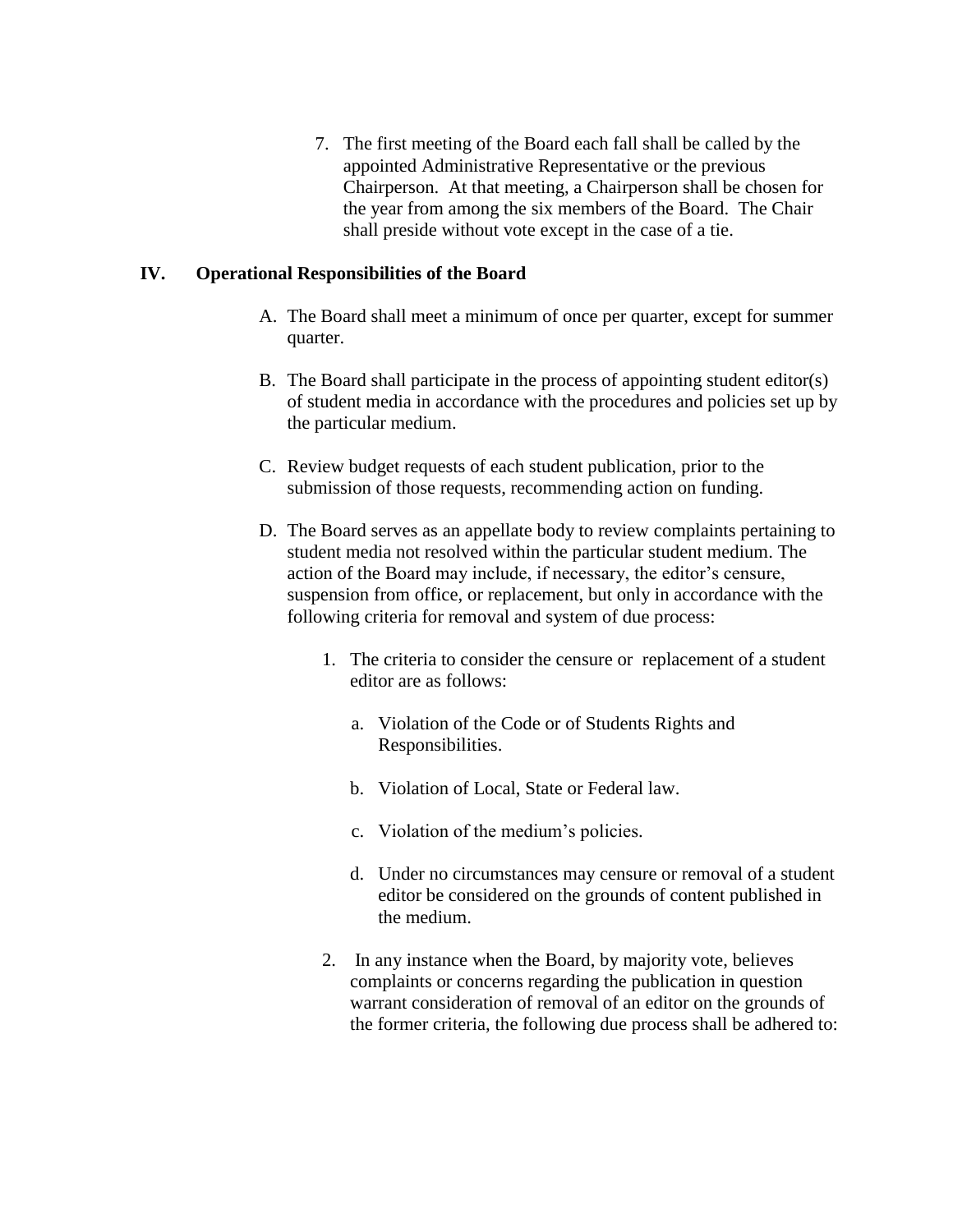- a. The Chair of the Board shall notify the editor of the Board's concern(s) and establish a time for the editor to meet with the board.
- b. The editor shall be afforded the opportunity to respond to complaints or concerns(s), and answer any questions presented by members of the Board. The editor shall also have the opportunity to be represented at the meeting.
- c. Following the Board's deliberations, the Board shall, in open session, inform the editor of the board's intent to dismiss the concern(s) or to remove the editor from office. A two-thirds majority vote is required to remove the editor.

## **V. Statement of Freedom for Student Media**

- A. Student media serve as a public forum and provide an avenue for freedom of expression and debate.
- B. Student media must be free of all forms of external interference designed to regulate content or viewpoint.
- C. Freedom of student media must not be abridged by confiscation of issues or facilities, or suspension of publications, nor may it be abridged by academic, personal, or financial sanctions or arbitrary removal of staff members.
- D. South Puget Sound Community College shall make no rule, regulation or policy that abridges the First Amendment freedoms of student media. College officials, faculty, staff or agencies shall neither directly nor indirectly compel nor prohibit protected speech on the basis of the views expressed. South Puget Sound Community College prohibits any college official from coercing, disciplining, or imposing sanctions against any student media staff member or student media adviser on the basis of the protected content of any student media, or taking any other action that is motivated by an attempt to control or manipulate past or future content. Moreover, college officials shall not withhold funding from any student media based on the content of that media, if that content is protected by the First Amendment and these bylaws.